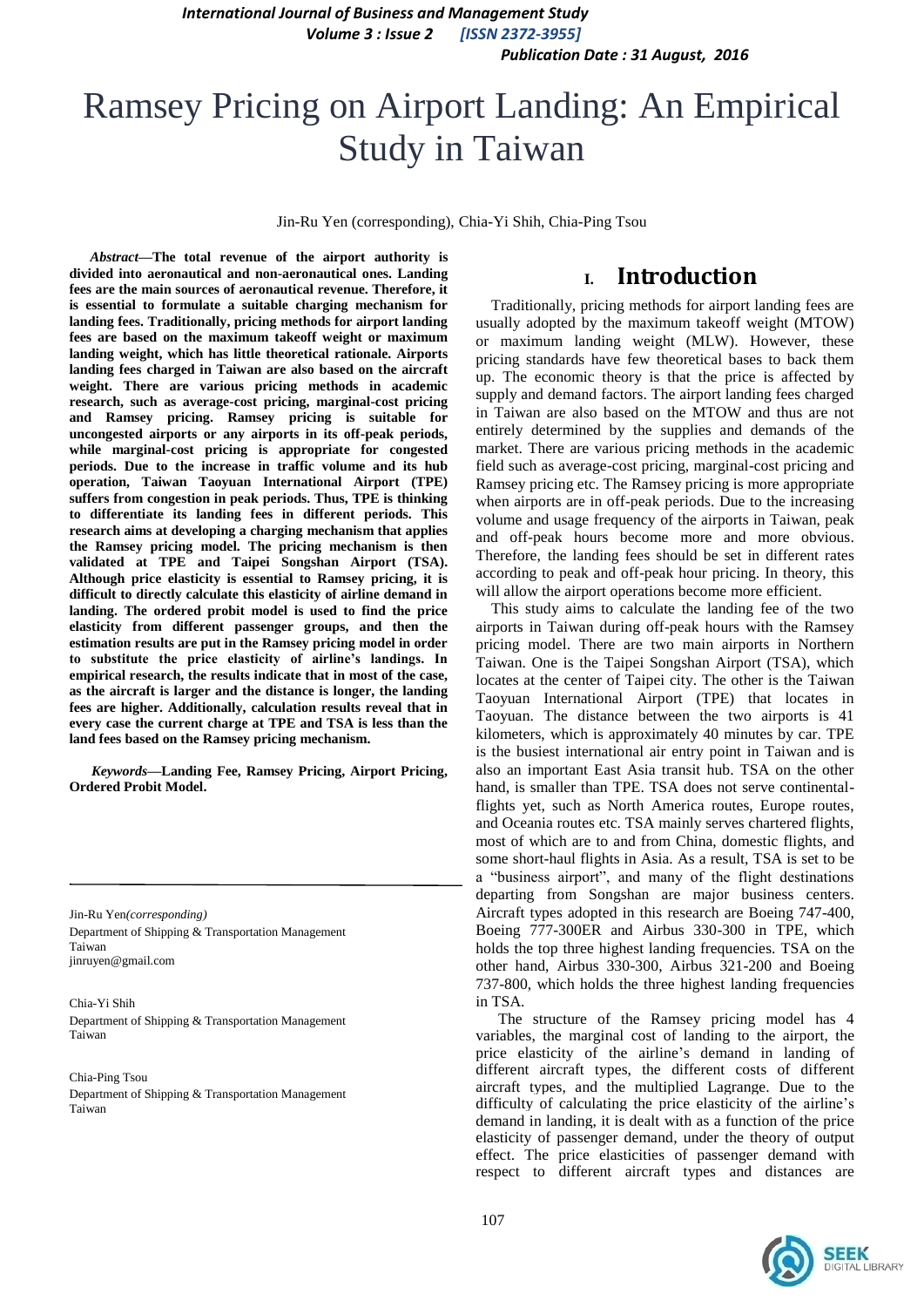calculated with the ordered probit choice model and the aggregate passenger air travel demand function. The distance is divided into short-haul, regional, and continental. Short-hauls are the flights between Taiwan and China. Regional flights are from Taiwan to Japan or Korea. Continental flights are to America, Europe and Australia. Specifically, flights from TPE to Shanghai Pudong (PVG), Tokyo Narita (NRT), Los Angeles (LAX), San Francisco (SFO) and Brisbane (BNE) as well as from TSA to Shanghai Pudong (PVG), Shanghai Hongqiao (SHA), Gimpo (GMP), Tokyo Haneda (HND) and Tokyo Narita (NRT) are investigated.

# **II. Research Related to Landing Charges**

### *A. Average-cost pricing*

Average-cost pricing is a regulatory policy used for public utilities (especially those that are natural monopolies) in which the price received by a firm is set equal to the average total cost of production. The advantage of averagecost pricing is that the firm is guaranteed a normal profit. Chang and Yen (2014) develop a mechanism based on the costs incurred from airside services. Costs considered in the research include the value of land, the depreciation and operations costs of related equipment and the compensation of staff involved in providing the services. The average-cost pricing method is applied in this study to allocate the costs on TPE and TSA. The result indicates that the location of airports should be considered when determining their landing fees.

### *B. Marginal-cost pricing*

Marginal-cost pricing is one of the pricing methods which the price received by a firm is set equal to the marginal cost of production. When the price is set equal to the marginal cost of production, the sum of consumer surplus and producer surplus would be maximum. Therefore, marginal-cost pricing is also called "first best pricing". Morison (1979) presents the theoretical model of optimal runway pricing to solve the problem of congested airports. The model is assumed to determine landing fee that maximize a weighted sum of airline consumers' surpluses subject to a revenue requirement. Thus, optimal landing fee with a revenue constraint are made up of a component based on total flight costs (including congestion cost and the value of passengers' time) and external congestion costs (marginal runway maintenance cost). The model is applied to San Francisco international Airport, and the main result is that commuter airlines are much more favored than others.

### *C. Ramsey pricing*

While economics suggests setting monopoly prices according to marginal costs in order to maximize social welfare (optimal solution), marginal-cost pricing will result in deficits if average total costs are above marginal costs (Mankiw, 2008). As the airport is uncongested, Ramsey pricing is suitable for charging the landing fees. Morrison (1982) developed the landing fees of Ramsey pricing model. The model is derived by maximizing the difference between social benefits and costs, given a constraint on profit.

Ramsey pricing is considered to be quasi-optimum pricing (second best pricing) scheme designed for a natural monopolist. Unlike current weight-based fees, the landing fees of Ramsey pricing model vary with aircraft type and distance. Thus, Ramsey pricing would result in increased fees for small planes on long flights and decreased fess for large planes on short flights. Martín-Cejas (1997) establishes an airport pricing structure for landing fee which reflects the overall costs that air transport operators impose on others. This paper analyzes one application of Ramsey Pricing on uncongested Spanish airport by considering the  $CO<sub>2</sub>$ emission costs as a valuable input. The results present that the landing fee for each type of aircraft increases with distance, and as the aircraft size increases the landing fee increase. Ramsey prices are optimal for airports with cost recovery problems, but are inefficient for busy airports (Hakimov and Muelle, 2014).

# **III. Methodology**

# *A. Ramsey pricing model*

Ramsey pricing provides a solution when landing fees based on marginal costs do not generate enough income to cover costs, a common situation for an uncongested airport. Ramsey pricing is derived by maximizing the difference between social benefits and costs, given a constraint on profit (Morrison, 1982), as illustrated in equations 1 and 2.

The objective function and constraint are

$$
\max_{Q_1,\dots,Q_n} \text{NSB} = \text{SB} - \text{SC} \tag{1}
$$

$$
s.t. \tTR - TC = 0 \t(2)
$$

where  $Q_1$ , ...,  $Q_n$  = numbers of landing by category 1 to category n

 $NSB$  = net social benefits, the difference between social benefits and costs

- *SB =* social benefit of the demand functions for the different aircraft types of the landings
- *SC =* social cost of the landings
- $TR =$  total revenue to the airport authority of the landings
- *TC =* total cost to the airport authority (including total variable cost and total fixed cost)

Social benefit (SB) is the demand functions for the different aircraft types of the landings. That is the sum of the demand from aircraft individual demand of category 1 to category n.

$$
SB = \int_{0}^{Q_1} P_1(Q_1) dQ_1 + \dots + \int_{0}^{Q_n} P_n(Q_n) dQ_n
$$
 (3)

where

- $P_i$  = the landing fee charged to aircraft in category *i* (a category is given by an aircraft type and length of flight).
- $Q_i$  = the number of landings of category *i*

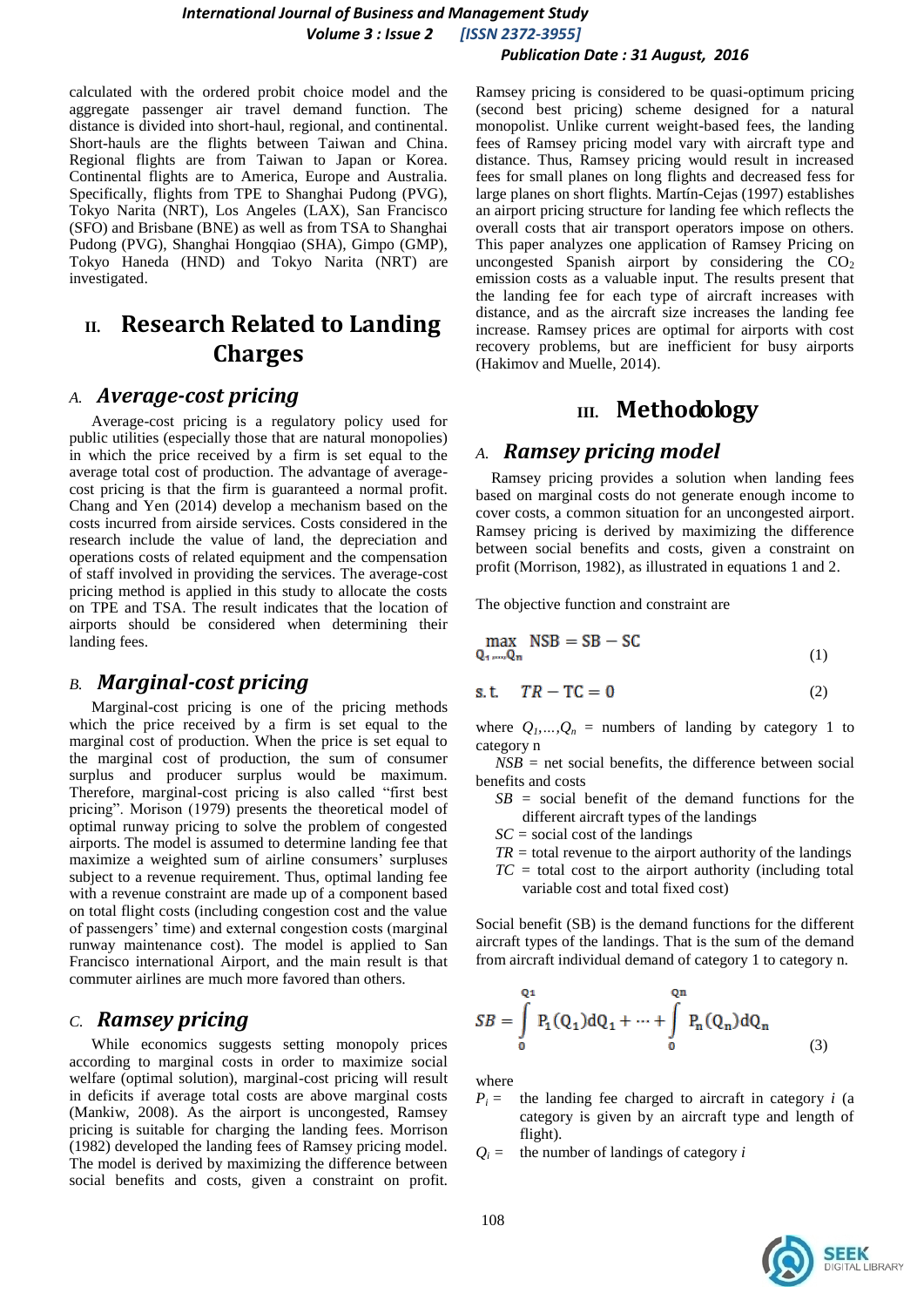Social cost (SC) is total variable cost to serve aircraft from category 1 to category n landing at the airport.

$$
SC = C(Q_1, ..., Q_n)
$$
 (4)

Total revenue (TR) is landing charges collected from landing aircraft of category 1 to category n.

$$
TR = \sum_{i=1}^{n} P_i Q_i \tag{5}
$$

Total cost (TC) includes total variable cost and total fixed cost incurred by the airport authority to serve all types of aircraft.

$$
TC = C(Q_1, \dots, Q_n) + F \tag{6}
$$

where  $F =$  the fixed costs which must be covered.

The above objective function and constraint can be expended in detail as follows.

$$
\max_{Q_1,\dots,Q_n} \int_{0}^{1} P_1(Q_1) dQ_1 + \dots + \int_{0}^{1} P_n(Q_n) dQ_n - C(Q_1,\dots,Q_n)
$$
\n(7)

s.t. 
$$
\sum_{i=1}^{n} P_i Q_i - [C(Q_1, ..., Q_n) + F] = 0
$$
 (8)

Forming the Lagrangean, we have

$$
\max_{Q_1,\dots,Q_n,\lambda} \mathcal{L} = \int_0^{Q_1} P_1(Q_1) dQ_1 + \dots + \int_0^{Q_n} P_n(Q_n) dQ_n - C(Q_1,\dots,Q_n) + \lambda \left[ \sum_{i=1}^n P_i Q_i - C(Q_1,\dots,Q_n) - F \right]
$$
(9)

The first-order conditions are

$$
\frac{\partial L}{\partial Q_i} = P_i - \frac{\partial C}{\partial Q_i} + \lambda \left( P_i + Q_i \frac{dP_i}{dQ_i} - \frac{\partial C}{\partial Q_i} \right) = 0 \qquad i = 1, ..., n
$$
\n(10)

Solving equation 10 results in

$$
\frac{P_i - \frac{\partial C}{\partial Q_i}}{P_i} = \left(\frac{\lambda}{1 + \lambda}\right) \frac{1}{\varepsilon_i} \qquad i = 1, \dots, n \tag{11}
$$

where  $\varepsilon_i$  is the (absolute value) elasticity of demand for landings with respect to the landings fee. And, *∂C/∂Q<sup>i</sup>* is the marginal cost of category *i* (*MCi*) This is the standard Ramsey pricing result, which indicates that the percentage markup of price over marginal cost should be inversely proportional to the price elasticity of the demand (Baumol and Bradford, 1970). In other words, as  $\varepsilon_i$  is less, the

difference in  $P_i$  and  $MC_i$  (mark-ups) is greater. That is also called inverse elasticity rule.

fraction of landing fees to total flight costs. The detailed<br>description of output of set is in a solution 12 to 10. As the elasticity of the demand for landings  $(\varepsilon_i)$  is difficult to get, Morrison reformulated formula 11 to be able to estimate each component. According to output effect in microeconomic theory (Layard and Walters, 1978), when the proportion of production factors is fixed (1 aircraft plus 1 landing equals 1flight), the airline's demand elasticity for landings is equivalent to the passenger's demand elasticity of trips with respect to ticket prices multiplied by the description of output effect is in equations 12 to 19.

Output effect is the change which would occur if factor proportions were held constant, but output changed in response to changes in its price (Layard and Walters, 1978). Now we will illustrate why the elasticity of demand for landings can be replaced by the product of the elasticity of demand for passenger trips. The explicit explanation can be seen in the following.

Suppose 1 unit of *x* requires a units of *K* (fixed factor) and *b* units of *L* (variable factor). Then, under perfect competition the price of *x* is

$$
P_x = a \cdot w_K + b \cdot w_L \tag{12}
$$

of the other factor  $(w_K)$  is constant. The proportional We suppose production function in short- run (within a certain period of time, at least one factor is fixed while others are variable) and let  $w_L$  rise but assume that the price increase in price of *x* is

$$
\frac{dP_x}{P_x} = \frac{d(b \cdot w_L)}{P_x} = \frac{b \cdot w_L}{P_x} \cdot \frac{dw_L}{w_L} = v_L \cdot \frac{dw_L}{w_L}
$$
(13)

$$
d \log P_x = v_L \cdot d \log w_L \tag{14}
$$

where  $\mathbf{U}_{\mathbf{L}}$  is the share of *L* in costs.

The demand elasticity of consumer  $(\eta^D)$  is

$$
\eta^{\mathcal{D}} = \frac{dQ_x}{dP_x / P_x} = \frac{d \log Q_x}{d \log P_x}
$$
\n(10)

But the price  $(P_x)$  increase reduces output  $(Q_x)$ 

$$
d \log Q_x = \eta^D \, d \log P_x = \eta^D \cdot \nu_L \cdot d \log w_L \qquad (16)
$$

And, since production is by fixed proportions, the proportional fall in each factor<sup>1</sup> is the same as the proportional fall in output.

$$
d \log L = d \log Q_x \tag{17}
$$

$$
d \log L = \eta^D \cdot v_L \cdot d \log w_L \tag{18}
$$

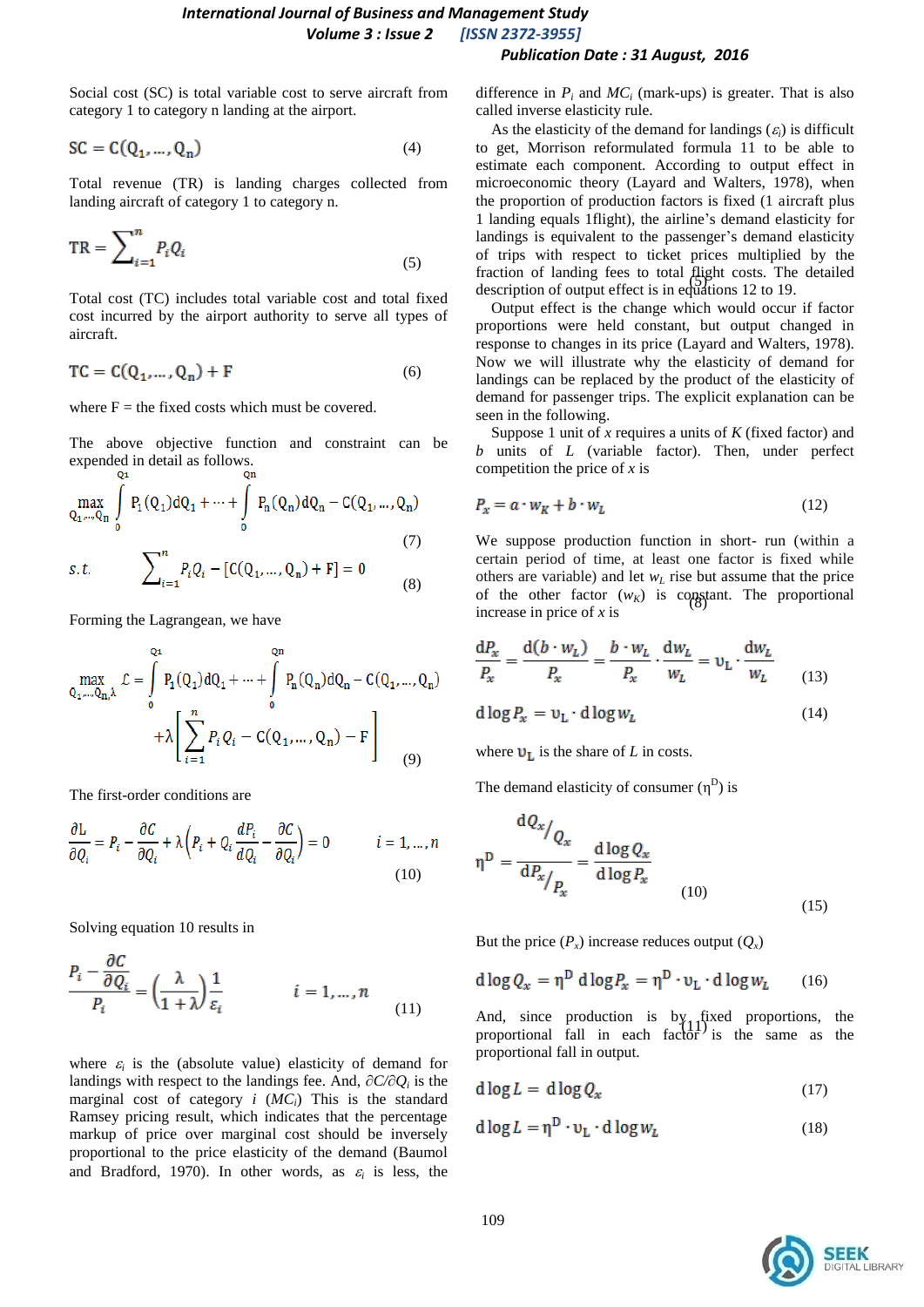Hence, the firm's demand elasticity of *L* (variable factor) is share of *L* in costs multiplied by demand elasticity of consumer.

$$
\frac{\mathrm{d}\log L}{\mathrm{d}\log w_L} = \varepsilon_{LL} = \eta^D \cdot \nu_L \tag{19}
$$

In summary, we assume each flight requires one landing (variable factor) and aircraft operation for a flight (fixed cost) in this study. In the short-run, the aircraft operating cost is constant.  $v_L$  is the share of landing in aircraft operating costs. And, since airline's short-run production is by fixed proportions, the proportional fall in the number of landings is the same as the proportional fall in output (flights). Therefore, the elasticity of demand for landing is equal to share of landing in total flight cost multiplied by the elasticity of demand for passenger. Thus, equation (11) results in

$$
\varepsilon_i = \eta_i \left( \frac{P_i}{P_i + T C_i} \right) \qquad i = 1, \dots, n \tag{20}
$$

where  $\eta_i$  = the (absolute value) price elasticity of demand for passenger trips of the  $\boldsymbol{i}$  category.

 $TC_i$  = the cost of the flight for the *i*<sup>th</sup> category exclusive of landing fee.

Finally, combing equations 11 and 20, the result of landing fee of Ramsey pricing for category *i* is

$$
P_i = \frac{MC_i + \frac{k}{\eta_i}TC_i}{1 - \frac{k}{\eta_i}}
$$
   
  $i = 1, ..., n$  (21)

where

ЦÚ.

 $k = \lambda/1+\lambda$ 



Equation (21) shows that the landing fee charged to aircraft in category *i* is related to marginal cost of a landing to the airport authority, the elasticity of passenger, and the cost of the flight. Since this model is concerned with uncongested airports, the marginal costs are borne only by the airport authority; that is, there are no congestion externalities.

# *B. Aggregate demand function and elasticity*

According to Daganzo (1979), the estimated discrete choice model is a choice probability function of a vector of specified attributes **a** and a parameter vector θ. The choice function of alternative j can be stated as  $P_i(\theta, \mathbf{a})$ , j= 1, 2, …, J, with J as the number of alternatives. For a given vector of model parameters θ, the aggregate demand function of alternative j can be expressed as:

$$
D_j = N \int_{a_1} \int_{a_2} \dots \int_{a_K} P_j(\theta, \mathbf{a}) f_A(\mathbf{a}) d\mathbf{a}
$$
 (22)

Therefore, the integral in equation (22) is the expected value<br>of  $P(A, A) f(A) N$  with respect  $A \mathcal{X}$  and express demand Where N is the population size, K is the number of attributes specified in the choice function, and  $f_A(\mathbf{a})$  is the probability density of the attribute vector **a** across the population. By definition,  $P_i(\theta, \mathbf{a})$  f<sub>A</sub>(**a**) N represents the density of decision makers with an attributes vector **a** who choose alternative j. of  $P_j(\theta, A) f_A(A)$  N with respect to **λ**, and aggregate demand function  $D_i$  can be written as  $E_A[N P_i(\theta, A)]$  or N  $E_A[P_i(\theta, A)]$  $A$ )], with  $E_A$  as the expectation function with respect to the vector of random variables **A**.

Theoretically the elasticity of the aggregate demand for choice alternative j with respect to attribute a is (Yen, 2000):

$$
\epsilon_a^{D_j} = \frac{\partial D_j}{\partial a} \frac{a}{D_j} = \frac{\partial \left\{ E_A \left[ P_j(\theta, A) \right] \right\}}{\partial a} \frac{a}{E_A \left[ P_j(\theta, A) \right]}_{(23)}
$$

The standard approach to obtain the aggregate demand for a specific choice alternative is either taking the integral in equation (22) or weighting the individual probability across the population. The multiple integral is generally difficult to solve in practice. In some case when the choice probability is not a closed function such as the probit model, the weighting process is computationally intensive. Specifically, if the population is homogeneous, the expected aggregate probability for the population can be approximately by the probability of a representative individual whose values of the explanatory variables are respective mean values of the population. Consequently, equation (23) can be simplified as

$$
\varepsilon_{\mathbf{a}}^{\mathbf{D}_{\mathbf{j}}} = \frac{\partial \mathbf{P}_{\mathbf{j}}(\mathbf{\theta}, \mathbf{A})}{\partial \mathbf{a}} \frac{\mathbf{a}}{\mathbf{P}_{\mathbf{j}}(\mathbf{\theta}, \overline{\mathbf{A}})}
$$
(24)

where  $\overline{A}$  is the vector of the population mean values of the explanatory variables. Empirically, the partial derivative in equation (24) is approximated by a differentiation in equation (25).

$$
\varepsilon_{a_K}^{D_j} = \frac{P_j(\theta, \overline{B}) - \partial P_j(\theta, \overline{A})}{\Delta a_K} \frac{a_K}{P_j(\theta, \overline{A})}
$$
(25)

where the elements of vector  $\overline{B}$  are the same as in vector  $\overline{A}$ except that attribute  $a_K$  in the former is replaced by  $a_K$  +  $\Delta a_K$ . Equations 24 and 25 define the point elasticity of the demand for choice alternative j with respect to attribute  $a<sub>K</sub>$ . If  $\Delta a_K$  is substantial, equation 25 is referred as an arc elasticity, with P<sub>i</sub>  $(\theta, \overline{A})$  in the denominator being replaced by the average of  $P_i$  (θ,  $\overline{A}$ ) and  $P_i$  (θ,  $\overline{B}$ ).

# **IV. Empirical Study**

# *A. Price elasticity of passenger demand (ηi)*

The derivation presented in section 3.1 shows that the airline's demand elasticity in landing  $(\varepsilon_i)$  is proportional to the price elasticity of passengers  $(\eta_i)$  as in equation (20). To

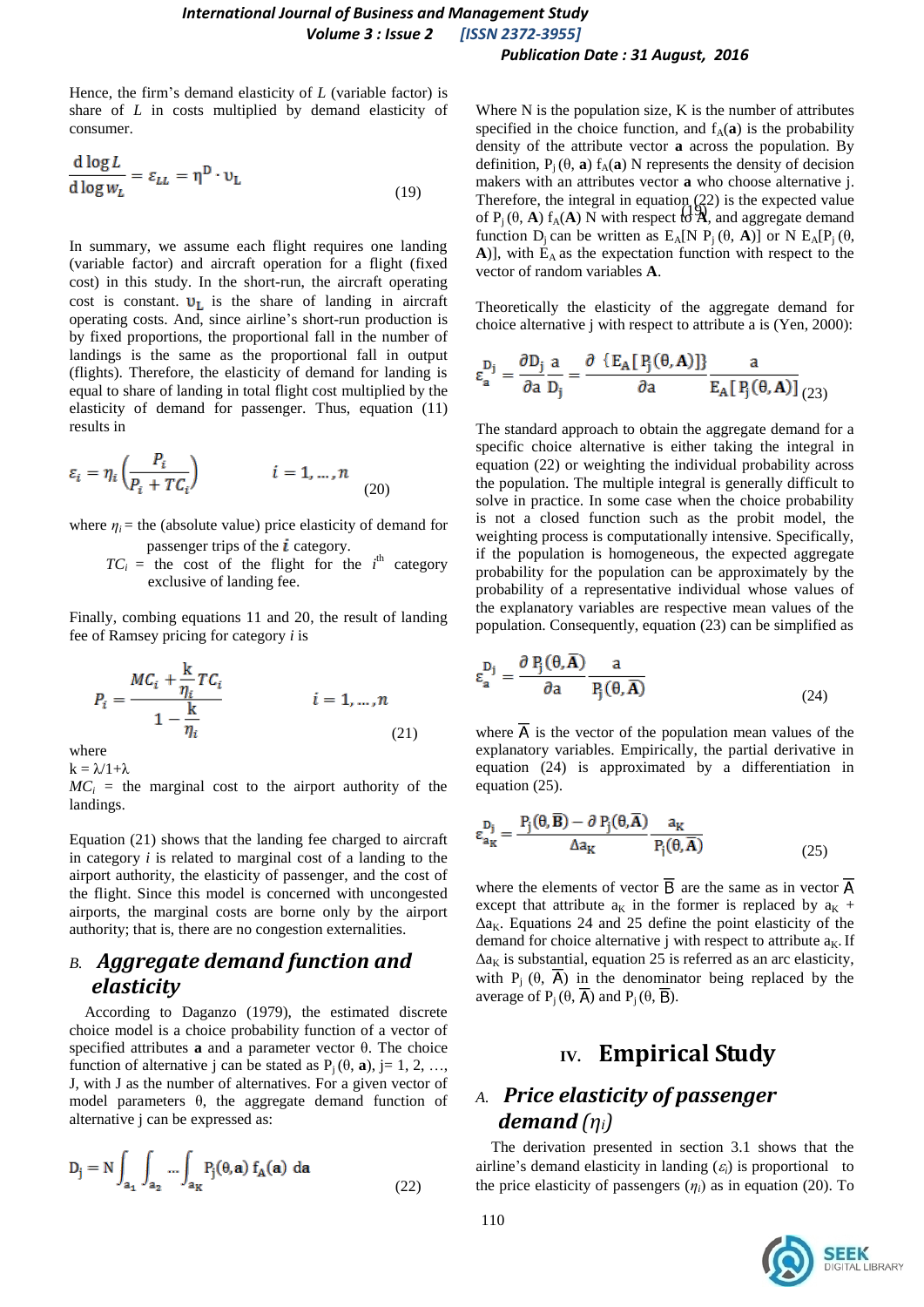calculate  $\eta_i$ , it is essential to develop the aggregate demand function as in equation 22. Additionally, the choice probability function,  $P_i(\theta, a)$ , is important to obtain the aggregate demand function and the demand elasticity of passenger for various aircraft types. The choice probability function, based on the ordered probit model, was estimated by Yen et al. (2015).

The data of this study and Yen et al. (2015) were collected from passengers in different aircraft types and to different destinations at TPE and TSA. The survey was conducted in May 1-24, 2015, collecting data by purposive sampling and interviewing travelers from the departure lounges at TPE and TSA. Among those 1,139 who completed the questionnaire, 18 respondents were excluded from the data set. Therefore, a total valid sample is 1,121. Among them 661 departed from TPE, and others from TSA.

Details of the questionnaire can be referred to Yen et al. (2015). To summarize, according to different aircraft types and different destinations, the questionnaire contains 9 versions at TPE and 6 versions at TSA. For TPE, 3 aircraft types were adopted in the survey, including Airbus 330-300, Boeing 777-300 ER and Boeing 747-400. Each aircraft type is further divided into short-haul, regional, and continental. The destination of short-haul is PVG. The destination of regional-flights is NRT. Furthermore, the destinations of continental-flights are BNE (A330-300), LAX (B777- 300ER), and SFO (B747-400). For TSA, 3 aircraft types were adopted, including Airbus 321-200, Boeing 737-800 and Airbus 330-300. Each aircraft type is divided into 2 distances, short-haul and regional. The destinations of shorthaul are PVG (A321-200 and B737-800) and SHA (A330- 300). On the other hand, the destinations of regional-flights are GMP (A321-200 and B737-800) and HND (A330-300). TSA currently does not serve continental-flights. Therefore, the questionnaire for TSA just has 6 versions. All versions contain 6 questions on travel experiences, 5 questions on individual demographic characteristics and 3 different scenarios. In the questionnaire, each respondent was asked of their willingness of choosing this route for how many times in three different rating scenarios.

#### *Data from TPE*

Firstly, this research examines the passenger information of Boeing 747-400. There are 65 respondents in the short-haul with B747-400, 58% of which are male, 60% of the respondents traveled by air more than 2 times per year. Approximately 57% of the respondents travel with business purpose, and 51% of the respondents travel within 7 days. Secondly, there are 74 respondents in regional-flights with B747-400, 46% of them are male. Approximately 70% of the respondents hold a bachelor degree. More than 73% of the respondents travel for leisure, and 83% of the respondents travel within 7 days. Lastly, there are 74 respondents continental-flights with B747-400, among those 49% are male. Approximately 38% of the respondents hold a Master or Ph.D. degree and 51% of the respondents hold a bachelor degree. More than 60% of the respondents travel for leisure or to visit friends and relatives (VFR), and 47% of the respondents travel within 8-14 days.

Next is Boeing 777-300ER. In short-haul with B777- 300ER, there are 62 respondents, in which 58% are male. Approximately 52% of the respondents travel less than 2 times per year by air. 76% of the respondents travel with business purpose, and 67% of the respondents travel within 7 days. In regional-flights with B777-300ER, there are 60 respondents, 42% of which are male. More than 70% of the respondents hold a bachelor degree. Approximately 83% of the respondents travel for leisure, and 75% of the respondents travel within 7 days. In continental-flights with B777-300ER, there are 95 respondents, 51% of which are female. 52% of the respondents travel for business purpose, and 51% of the respondents travel within 8-14 days.

Lastly, in short-haul with A330-300, there are 76 respondents, 51% of which are male. Approximately 39% of the respondents travel by air within 2 times per year and 32% travel by air within 3-5 times per year. Approximately 60% of the respondents travel with business purpose. In regional-flights with A330-300, there are 63 respondents, 52% of which are male. Approximately 62% of the respondents travel for leisure, and 68% of the respondents travel within 7 days. As for continental-flights with A330- 300, there are 92 respondents and 38% of which are male. More than 66% of the respondents travel within 2 times per year by air. Approximately 33% of the respondents travel within 7 days and 28% of the respondents travel for 31 days or over.

#### *Data from TSA*

Firstly, the research observes the passenger information of A330-300. There are 99 respondents in the short-haul with A330-300, 59% of which are male, 63% of the respondents traveled by air more than 2 times per year. More than 68% of the respondents hold a bachelor degree. Approximately 87% of the respondents travel with business purpose, and 59% of the respondents travel within 7 days. Secondly, there are 98 respondents in regional-flights with A330-300, 56% of them are female. Approximately 69% of the respondents hold a bachelor degree. More than 52% of the respondents travel for leisure, and 74% of the respondents travel within 7 days.

Next is Airbus 321-200. In short-haul with A321-200, there are 60 respondents, in which 53% are male. Approximately 68% of the respondents travel is more than 2 times per year by air. 68% of the respondents travel with business purpose, and 75% of the respondents travel within 7 days. In regional-flights with A321-200, there are 73 respondents, 81% of which are female. Approximately 92% of the respondents travel for leisure, and 86% of the respondents travel within 7 days.

Lastly, in short-haul with B737-800, there are 63 respondents, 63% of which are female. Approximately 38% of the respondents travel by air within 2 times per year and 46% travel by air within 3-5 times per year. Approximately 41% of the respondents travel with business purpose. As for regional-flights with B737-800, there are 67 respondents and 78% of which are female. More than 63% of the respondents travel within 2 times per year by air and 78% travel with leisure purpose. Approximately 88% of the respondents travel within 7 days.

To sum up, for short-haul from TPE, most passengers' purpose of traveling is for business. Passengers traveling for leisure mostly exist in regional-flights. For continentalflights, passenger's travel purposes are mainly for leisure, business or VFR. On the other hand, what's worth

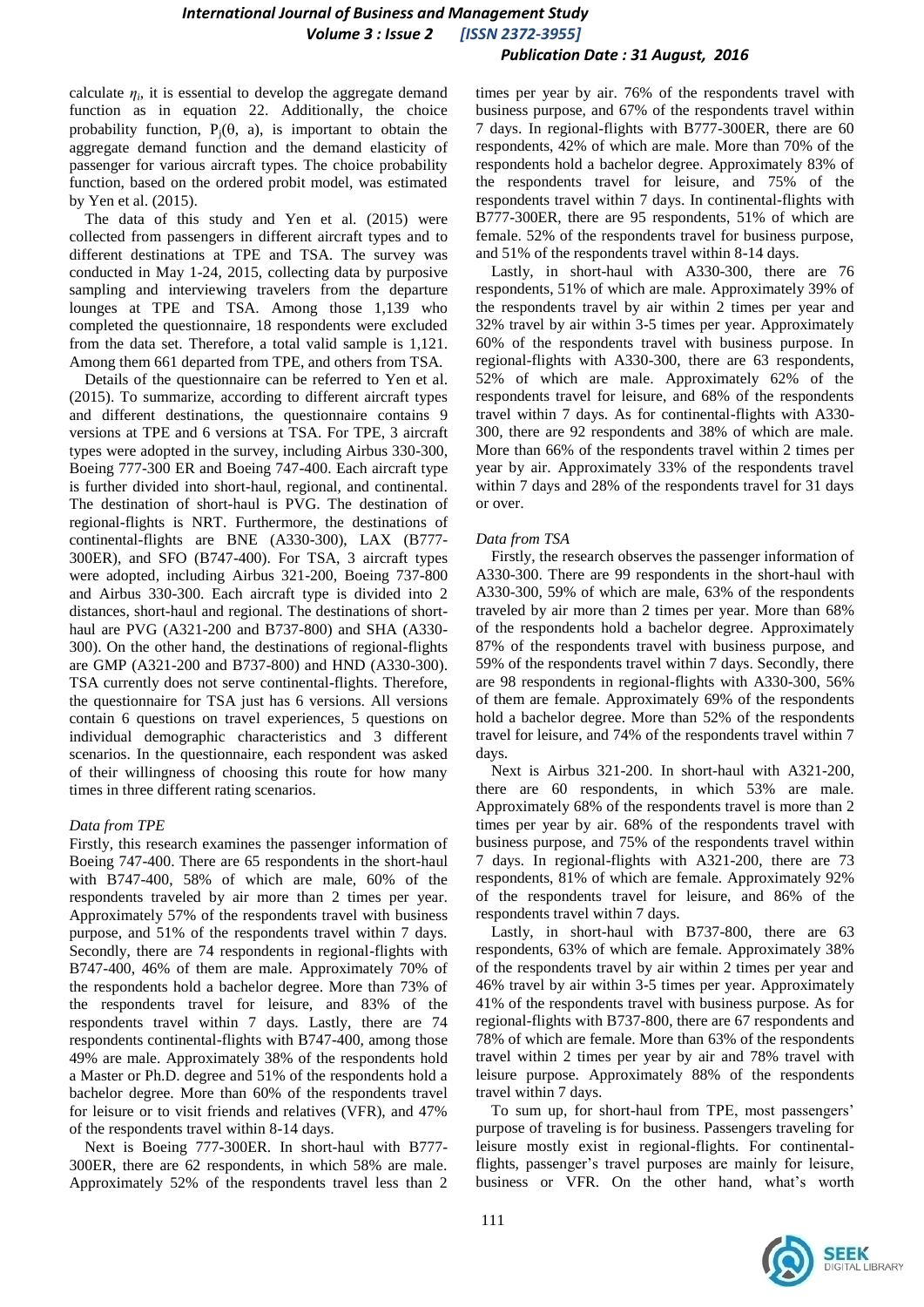mentioning is that in all 3 aircraft types in short-haul from TSA, most respondents travel for business. Passengers traveling for leisure also mostly exist in regional-flights. In addition, the proportion of female is higher than male in regional-flights.

#### *Price elasticity*

According to equations 24 and 25, choice probabilities are necessary to calculate the elasticity of passenger air travel demand. This section used the estimated results of ordered probit model for TPE and TSA by Yen et al. (2015) to frame the aggregate passenger air travel demand function. To the extent that the aggregate demand elasticity is of interest, the aggregate probabilities are predicted with respect to each alternative. The approach labeled as classification is adopted in this paper to predict the aggregate choice probability and thus to calculate the various price elasticities of aggregate passenger air travel demand.

The population of each aircraft type for different distance is divided into several groups according to the dummy variables of those estimated results from the order probit models. Each group is assumed to homogeneous with respect to the explanatory variables and the "average individual" approach is adopted for aggregate forecasting within each groups. That is, the aggregate probability for each group is approximated by the probability of an average individual in the group.

The price elasticity of passenger demand is the percentage change of the number of expected choice due to one percent change in the price of ticket, all else being equal. If the differences between ticket prices that passengers pay in various scenarios are viewed as the changes in the prices of various flights, the predicted probabilities under different scenarios can be used to calculate the price elasticity of passenger demand. Table 1 lists the calculated results. The negative values for each group reflect that decreasing prices of ticket will increase passenger air travel demand. At TSA, the results indicate that the price elasticity of the passenger for small aircraft is greater (absolute value) than the one for large aircraft. This phenomenon merits special investigation. In addition, the price elasticity of the passenger for regionalflights is greater (absolute value) than the passenger for short-haul. This might reflect the situation that the competition in the regional market is higher than in the short-haul market.

# *B. Cost of flight (TCi)*

As we concentrate on the cost for the landing of each flight the following formulation is used. The cost of flight during landing  $(TC_i)$  is equal to the operation cost per block hour for each aircraft type times the number of block hours per flight and times 2. Operating costs per block hour in 2014 were taken from the Bureau of Transportation Statistics (BTS). The aircraft characteristics are summarized in Table 2.

### *C. Parameter k*

The value of k depends on the extent to which the revenue constraint is binding. If the constrain is not binding, then k=0 and Ramsey pricing reduces to marginal cost pricing *P=MC*. At the other extreme, when revenue requirements is

at the maximum attainable level, the value of  $\lambda$  tends to infinity and we get k=1that reduces the Ramsey pricing formula to P=MR. Therefore, the value of k will be between 0 and 1.

The unknown k will be calculate and used because the fees generate with that value for k are of the same order of magnitude as current fees. According to the assumption of most of the authors in previous related studies, the landing fees of Ramsey pricing generated with that value for k are of the same order of magnitude as current fees. Therefore, in this research, we choose a level of weight-based fees as basis for estimation, which are the current rates of the smallest aircraft type in the short-haul at TPE and TSA. We assume the current rates of the smallest aircraft type in the short-haul as the landing fee (Pi), and then all of the estimated variables (including ηi, TCi, and MCi) are put in the Ramsey pricing model. Finally, the research gets the estimated values of k. At TSA, the estimated value of k is 0.0021. At TPE, the estimated value of k is 0.0093.

# *D. Marginal cost for airport authority (MCi)*

This paper assumes that TPE and TSA are natural monopolists. A natural monopoly has economies of scale that the average cost is decreasing. Because it has a high fixed cost for a product, marginal cost of producing one more good is roughly constant and approximate to average cost. We use the estimation of Chang and Yen (2014) as the indicator of the average cost for landing at TPE and TSA. Table 3 shows the average costs of different aircraft types at TPE and TSA, which are used as marginal costs (*MCi*) in equation 21.

# *E. Estimation results of Ramsey pricing*

By applying equation 21 and other parameters calculated in the previous sections, the landing fees based on the Ramsey pricing mechanism with respect to various selected aircraft types are calculated and shown in Table 4. The structure of the Ramsey pricing for landing fees is related to distances and aircraft types. In most of the case, as the aircraft is larger and the distance is longer, the landing fees are higher, which is similar to the results presented by Morrison (1982). For example, the calculated landing fees for B747-400 at TPE are US\$ 1832, 2692, and 3174 with respect to flight distances from short-haul, regional, and continental, respectively. This phenomenon applies to other two aircraft types at TPE. At TPE, for each distance category the calculated landing fees of B747-400 is greater than the one of A330-300. However, the landing fee of B777-300ER is greater than the one of B747-400 due to the much higher average costs of B737-300ER.

Table 4 also lists the current landing fee for each aircraft type at both airports. Since neither airport charges landing fees according to flight distances, there is only one current charge for each aircraft type at every airport. The comparison between the calculation results and the current charge reveals that in every case the current charge is less than the land fees based on the Ramsey pricing mechanism. This finding is consistent with the fact that both TPE and TSA have deficits on their financial performances at airside.

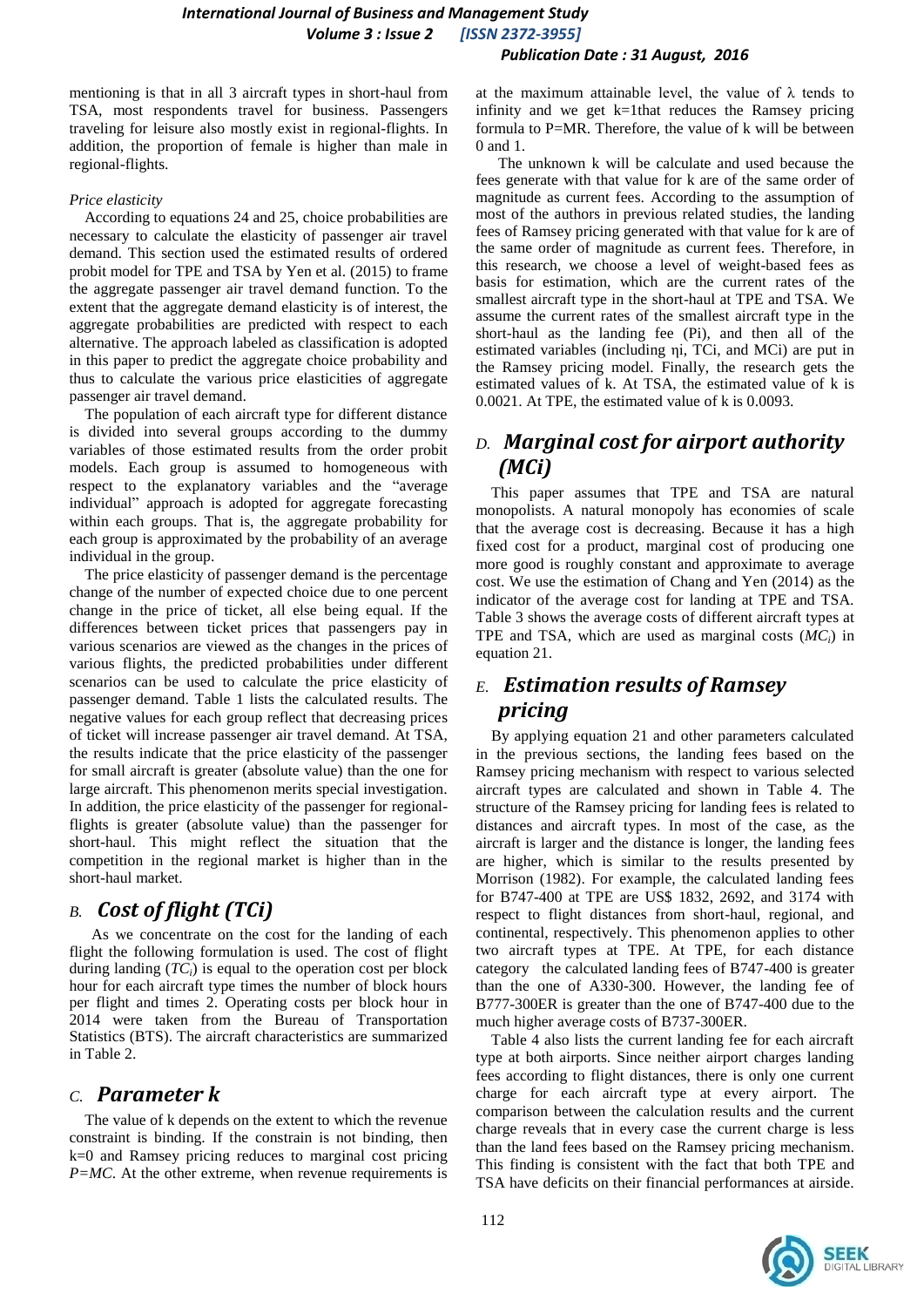#### *International Journal of Business and Management Study Volume 3 : Issue 2 [ISSN 2372-3955] Publication Date : 31 August, 2016*

Since A330-300 aircraft serves both TPE and TSA, it is interesting to compare the calculation results at both airports. The landing fees based on Ramsey pricing in both distance categories at TSA is greater than the ones at TPE, respectively, mainly due to the higher average costs at TSA. The current landing charges of A330-300 at both airports also show that same pattern.

# **V. Conclusion**

In order to use Ramsey pricing mechanism to calculate landing fees, the price elasticity of passenger air travel demand for different aircraft types at TPE and TSA are estimated. The results indicate that the price elasticity of passenger demand is associated with flight distances and aircraft types. This elasticity for smaller aircraft is greater than the one for larger aircraft. In addition, this elasticity for regional-flights is greater than the one for short-haul, due to higher competition.

The calculation results of the landing fees at TPE and TSA demonstrate that the structure of the Ramsey pricing for landing is related to distances and aircraft types. At TSA, the landing fee is higher for larger aircraft in any distance range. TPE shares the same results except that the landing fee of B777-300ER is greater than the one of B747-400 due to the former's higher average costs incurred by the airport operator.

The comparison between the calculation results and the current charge reveals that in every case the current charge is less than the land fees based on the Ramsey pricing mechanism. This finding might give the reason that both TPE and TSA have deficits on their financial performances at airside. Although the empirical study was conducted using data from two airports in Taiwan, the mechanism can be applied to airports world-wide.

### *Acknowledgment*

The study is supported by the Ministry of Science and Technology, Taiwan, ROC under the grant number MOST 102-2221-E-019-035-MY3. The authors are grateful to MOST for this support and to Taiwan Taoyuan International Airport as well as Taipei Songshan Airport for their assistance for the survey.

### *References*

- [1] Baumol, W. J., and D. F. Bradford (1970), "Optimal departures from marginal cost pricing", American Economic Review 60, pp. 265-283.
- [2] Daganzo, C. F. (1979) "Multinomial Probit: The Theory and Its Application to Demand Forecasting", Academic Press, New York.
- [3] Hakimov, R., and Muelle, J. (2014) "Marginal costs estimation and market power of German airports", Research in Transportation Economics, Vol. 45, pp. 42-48.
- [4] Hakimov, R., and Muelle, J. (2014) "Charges of uncongested German airports: Do they follow Ramsey pricing scheme?" Research in Transportation Economics, Vol. 45, pp. 57-65.
- [5] Chang, I.-F., and Yen, J.-R. (2014), "Airport Average-Cost Pricing: Application to Airports in Taiwan", The 18th ATRS World Conference, Bordeaux, France, July 17 – 20, 2014.
- [6] Layard, P. R. G., and A. A. Walters (1978), Microeconomic theory, McGraw-Hill.
- [7] Mankiw, N. G. (2008), "Principles of economics", South-Western Cengage Learning, Mason (5th ed).
- [8] Martín-Cejas, R.R. (1997), "Airport pricing systems in Europe and an application of Ramsey pricing to Spanish airports", Transportation Research E, Vol. 33, No. 4, pp. 321-327.
- [9] Morrison, S. A. (1982), "The structure of landing fees at uncongested airports", Journal of Transport Economics and Policy, Vol. 16, No. 2, pp. 151-159.
- [10] Morrison, S. A. (1979), "Optimal Pricing and Investment Policies for Airport Landing Areas", Working Paper No. SL-7907. Department of Economics, University of California, Berkeley.
- [11] Yen, J.-R. (2000), "Interpreting employee telecommuting adoption: an economics perspective", Transportation, vol. 27, pp. 149-164.
- [12] Yen, J.-R., Shih, C.-Y., and Tsuo, C.-P. (2015), Airport pricing with cost, demand, and market consideration, Project Report to the Ministry of Science and Technology, Taiwan, ROC, MOST 102- 2221-E-019-035-MY3.
- [13] Bureau of Transportation Statistics (2014), "Air Carrier Financial" http://www.transtats.bts.gov/Oneway.asp?Display\_Flag=0&Percent\_F lag=0 (2015. 06. 03)